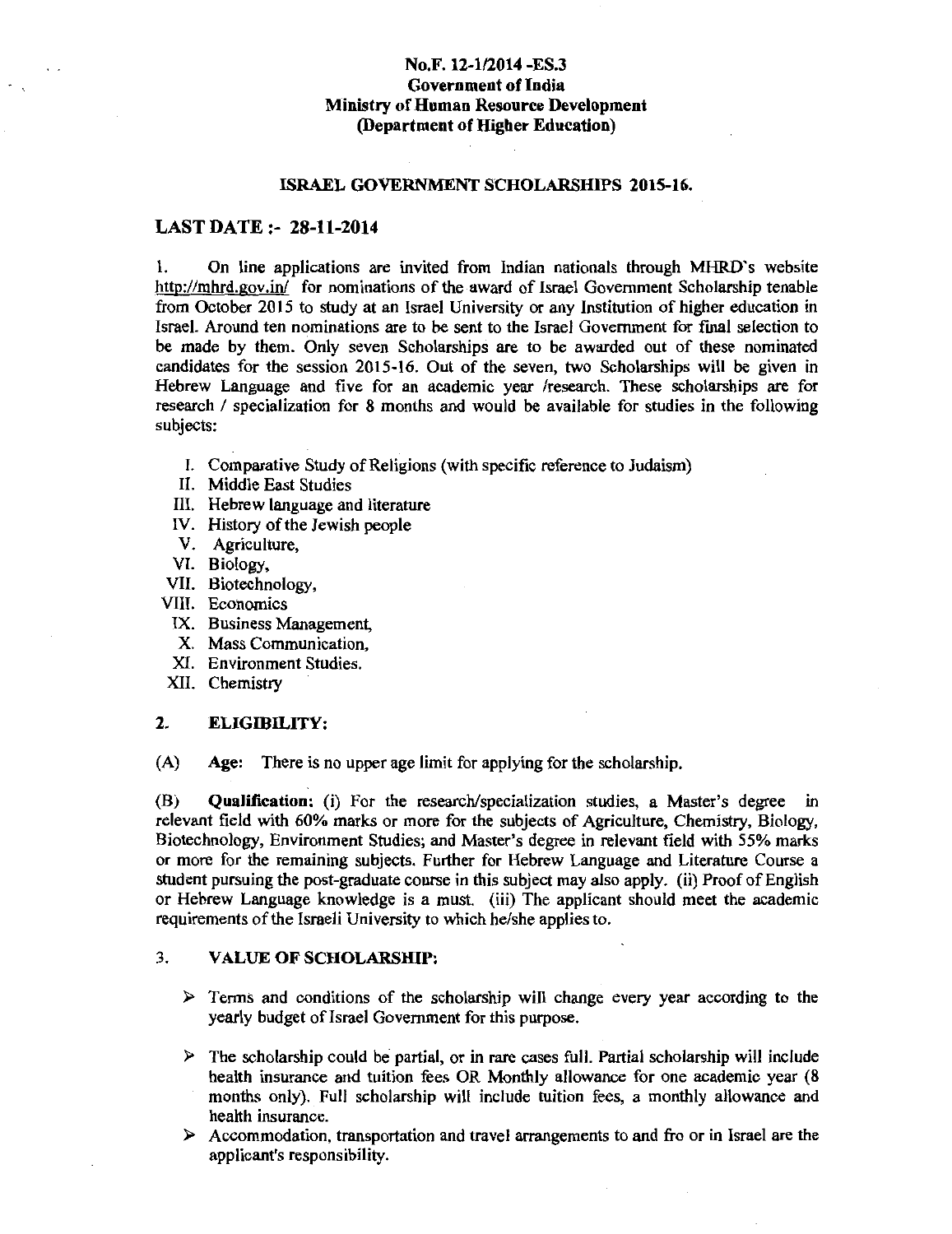l> Scholarships will be granted only in universities and programs approved by the Israel Government and this Ministry.

# 4. DOCUMENTS TO BE UPLOADED WHILE SUBMISSION OF ONLINE APPLICATIONS:

- i) Proof of age<br>ii) Copies of all
- Copies of all degrees/certificates including transcripts of the student's record.
- iii) Copies of letters exchanged with Israeli universities or the Israel supervisor.
- iv) At least two (2) letters of recommendation from lecturers/ professors who taught the candidates
- v) Offer letter if available<br>vi) Recent Passport Size P
- vi) Recent Passport Size Photographs<br>vii) Any Academic Awards etc.
- Any Academic Awards etc.

5. LAST DATE for submission of Online Application is 28-11-2014. In case of any query, candidate may contact at email address i.e. scholarship@mfa.gov.il.

## GENERAL INSTRUCTIONS:

- (A) Candidates whose results are not likely to be declared by 28-11-2014 need not apply.
- (B) Equivalent foreign degree will be considered.
- (C) Candidates who have already been abroad for study/research/training for more than six months at a time, either on a scholarship or on their own, are eligible to apply only if they have been in India for at least two years after their return from abroad as on 28- 11--2014. Applications of candidates, who are abroad, will not be considered.
- (D) Candidates should have adequate knowledge of geographical situation, culture and heritage of Israel.
- (E) Application in subject-fields, other than those prescribed, will not be considered. Applications in which the subject has not been indicated shall be rejected. A candidate can apply only in one subject.
- (F) Employed candidates must obtain 'No Objection Certificate' from their employer. In case of Government servant, cadre clearance is a must.
- (G) Candidates must give write-up of his/her project/ proposal of study /research to be undertaken in Israel in at least 500 words.
- (H) All communication will be available on MHRD website. In case no communication is received by a candidate, who has applied in response to the advertisement, by last week of December 2014, he/she may presume that he/she has not been short listed for interview. No correspondence will be entertained in this regard.
- (I) Applications, which are incomplete or do not bear photograph and signature, will not be considered.
- (J) Canvassing in any form will disqualify the candidature of the applicants.
- (K) While indicating the period of past experience and stay in abroad, candidate should mention the specific dates.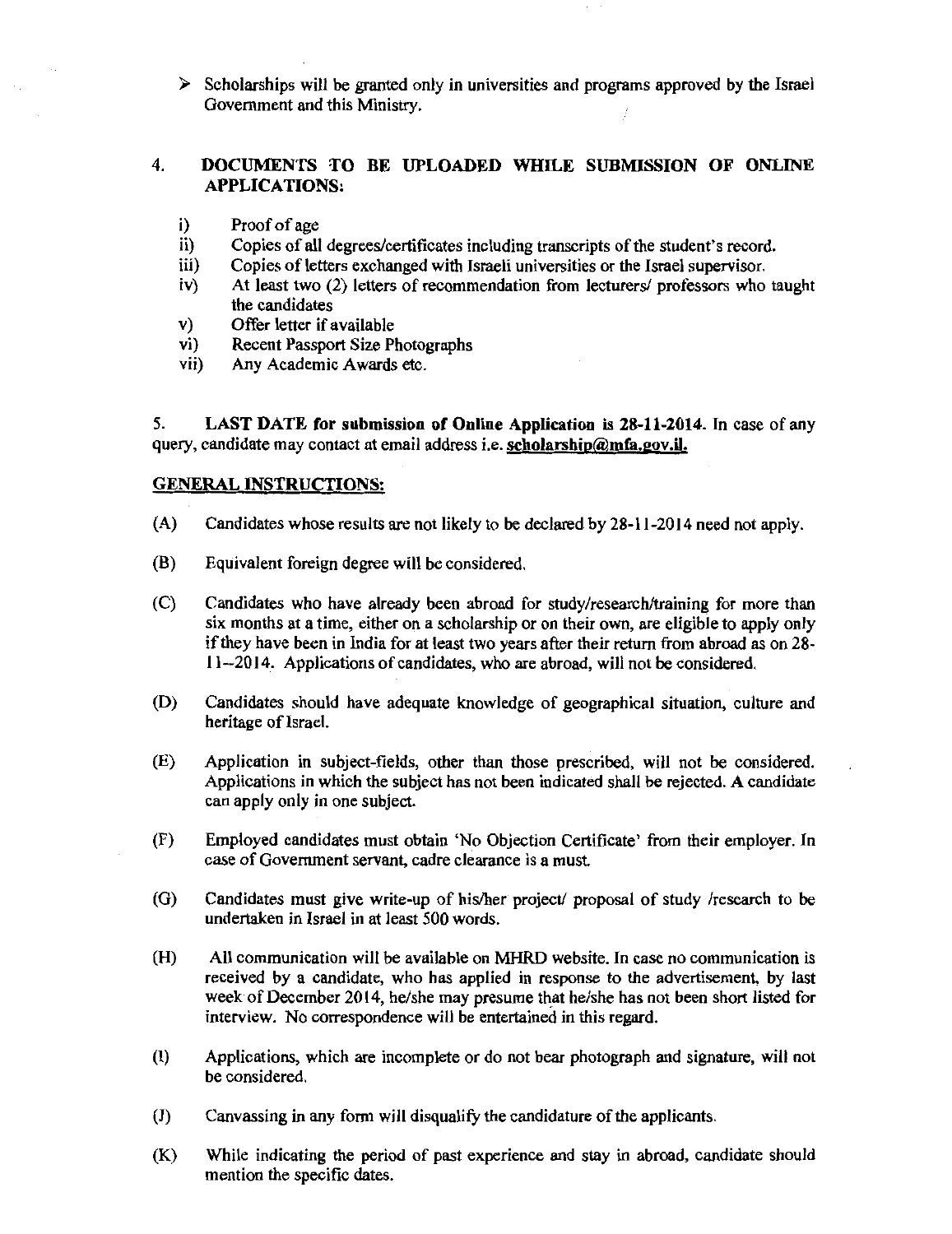- (L) Candidates who do not possess the essential qualifications need not apply.
- (M) THE DECISION OF SELECTION COMMITTEE SHALL BE FINAL. NO REPRESENTATION IN THIS REGARD WILL BE ENTERTAINED.

## (N) THE FINAL SELECTION OF THE NOMINATED CANDIDATES RESTS WITH THE GOVERNMENT OF ISRAEL.

- (0) Mere fulfillment of minimum requirements as laid down in the advertisement does not qualify a candidate for interview. Interview calls are given only to limited number of candidates after their applications are examined.
- (P) The applicant in employment (to which he/she wishes to return) should have an assurance from his employer that he/she will be granted sufficient leave if he/she is awarded this scholarship.

#### DOCUMENTS REOUIRED FOR VERIFICATION AT THE TIME OF INTERVIEW:

• Original Certificates along with Mark sheet of Class X,XII, Graduation & Post Graduation and Transcripts of Degree(s).

\*\*\*\*\*\*

• NOC/Cadre clearance (In case of Government Servant).

[Click here for Online submission](http://proposal.sakshat.ac.in/scholarship/)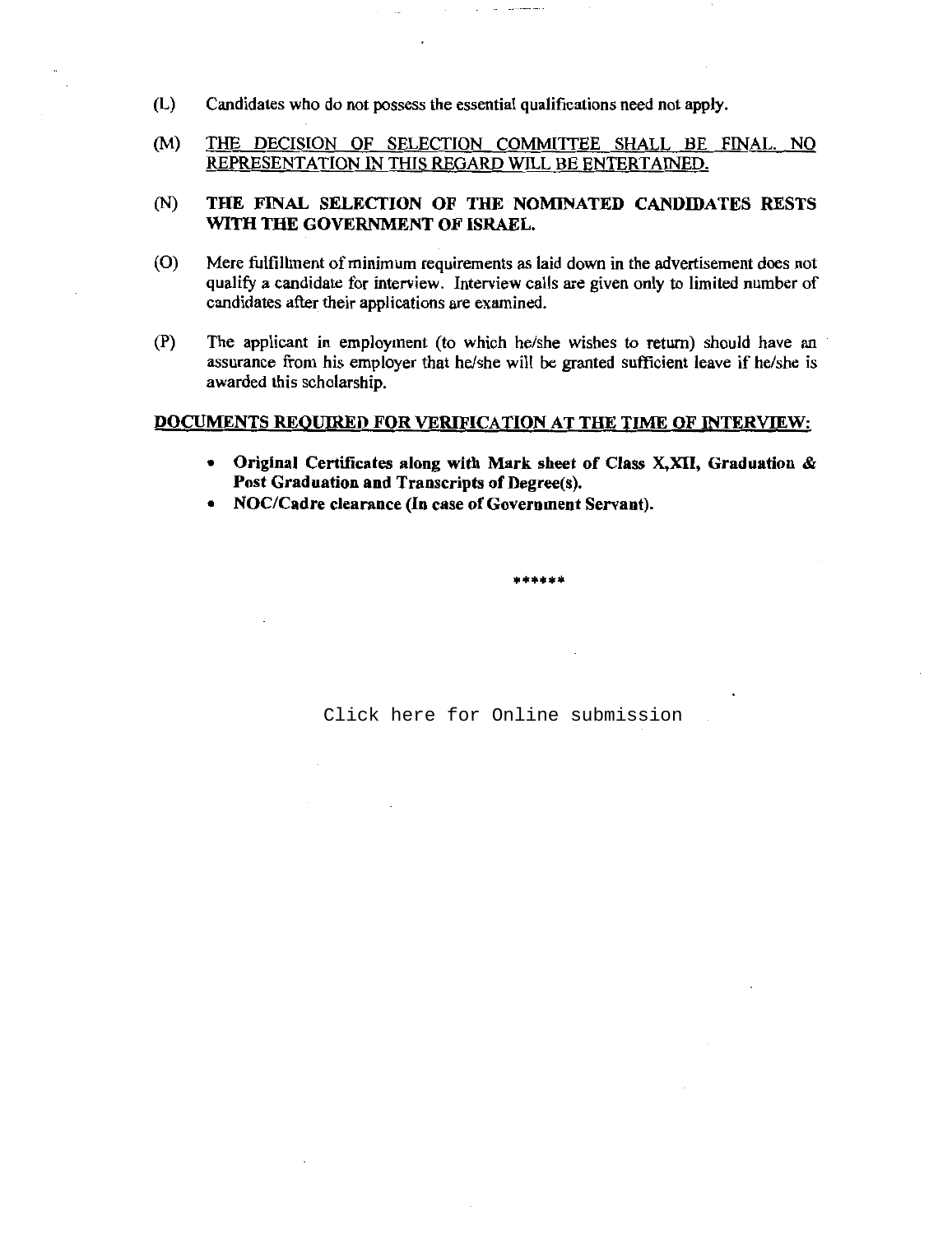# Add your recent passport size photograph here

# **FORMAT OF ONLINE APPLICATION**

| 1. |                                                                 |                       | Name of the Scholarship Scheme                                      |                | Israeli Government Scholarships 2015-16 |
|----|-----------------------------------------------------------------|-----------------------|---------------------------------------------------------------------|----------------|-----------------------------------------|
| 2. |                                                                 |                       | Subject (indicate any one of the<br>subject given in advertisement) | $\ddot{\cdot}$ |                                         |
| 3. |                                                                 | Level of Course       |                                                                     | $\ddot{\cdot}$ |                                         |
| 4. |                                                                 |                       | Name of Candidate (in block letters)                                |                |                                         |
| 5. | Full Mailing address with Tele/Fax No.<br>Present Address<br>a) |                       |                                                                     |                |                                         |
|    | b)                                                              |                       | Permanent Address                                                   | $\ddot{\cdot}$ |                                         |
|    | c)                                                              | <b>Marital Status</b> |                                                                     |                |                                         |
|    | d)                                                              | Sex:                  |                                                                     |                |                                         |
|    | e)                                                              | i)<br>ii)<br>iii)     | Mobile Number<br>Fax/Tele. No.(with STD Code) :<br>E-mail           |                |                                         |
| 6. | Nationality                                                     |                       |                                                                     |                | $\ddot{\cdot}$                          |
| 7. |                                                                 | Father's Name         |                                                                     |                | $\ddot{\cdot}$                          |
|    |                                                                 |                       |                                                                     |                |                                         |

8. Date of birth and age in years, months, and days as on 28-11-2014 and State to which the candidate belongs  $\cdot$ 

| University/<br>Board/<br>Institution | Name of the   Examinations<br>Passed<br>(Subject<br>Taken) | ี ⊏ −<br>Year of<br>Passing | ---<br>Division/<br>Class<br>With<br>position,<br>if any | Maximum<br>marks<br>and J<br>Marks<br>secured<br>for the entire<br>degree | Percentage<br>of<br>marks<br>obtained<br>and position<br>if any, (No<br>rounding<br>of) | Subjects<br>Taken |
|--------------------------------------|------------------------------------------------------------|-----------------------------|----------------------------------------------------------|---------------------------------------------------------------------------|-----------------------------------------------------------------------------------------|-------------------|
|                                      |                                                            |                             |                                                          |                                                                           |                                                                                         |                   |
|                                      |                                                            |                             |                                                          |                                                                           |                                                                                         |                   |

9. Academic record starting from High School (Matriculation) :-

Note: Where no Division/Class is awarded and only grading is done, the conversion formula adopted may be given.